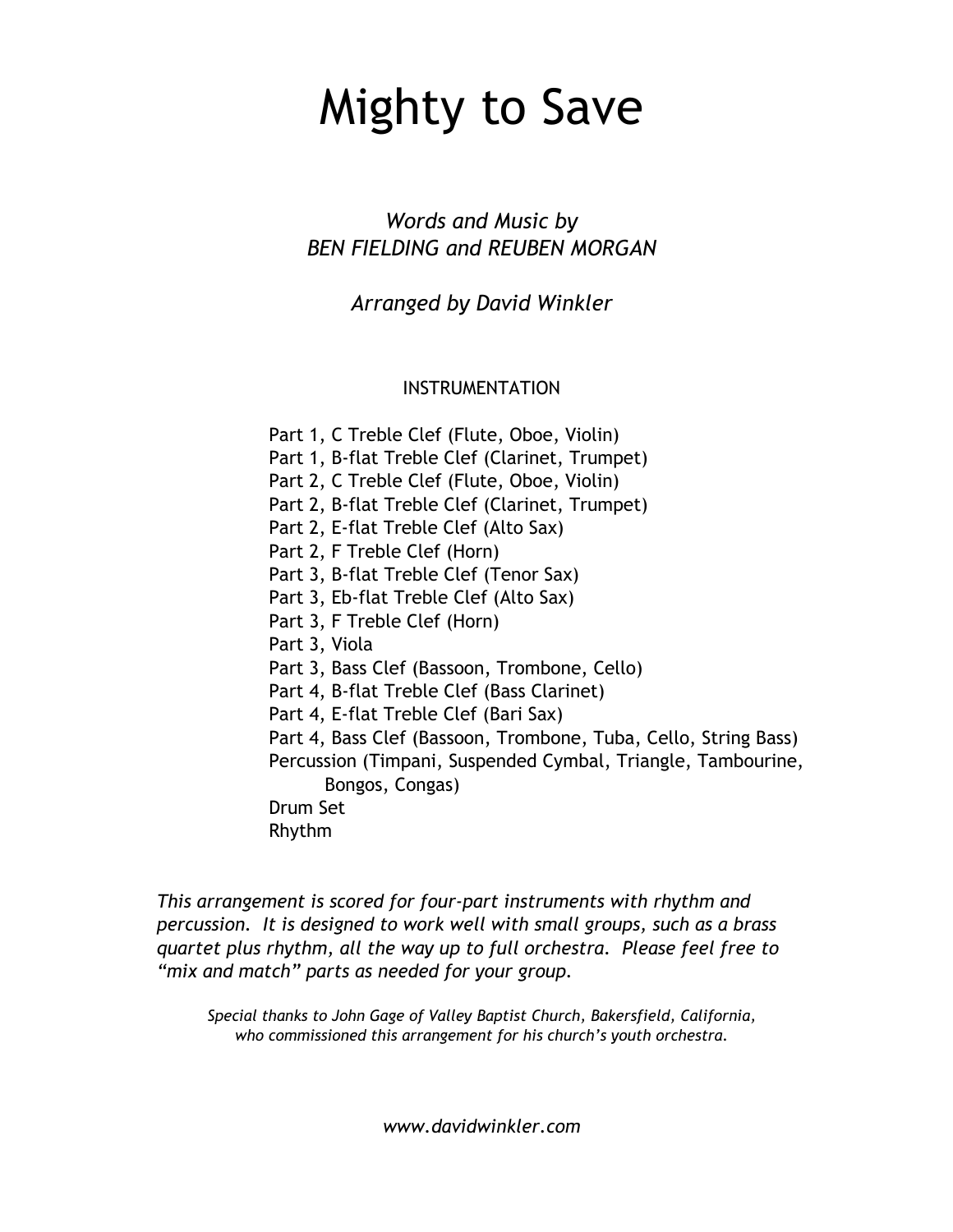## **Mighty to Save**

**Words and Music by Ben Fielding and Reuben Morgan** *Arranged by David Winkler*



b



All rights reserved. Used by permission. This arrangement available exclusively from *www.davidwinkler.com*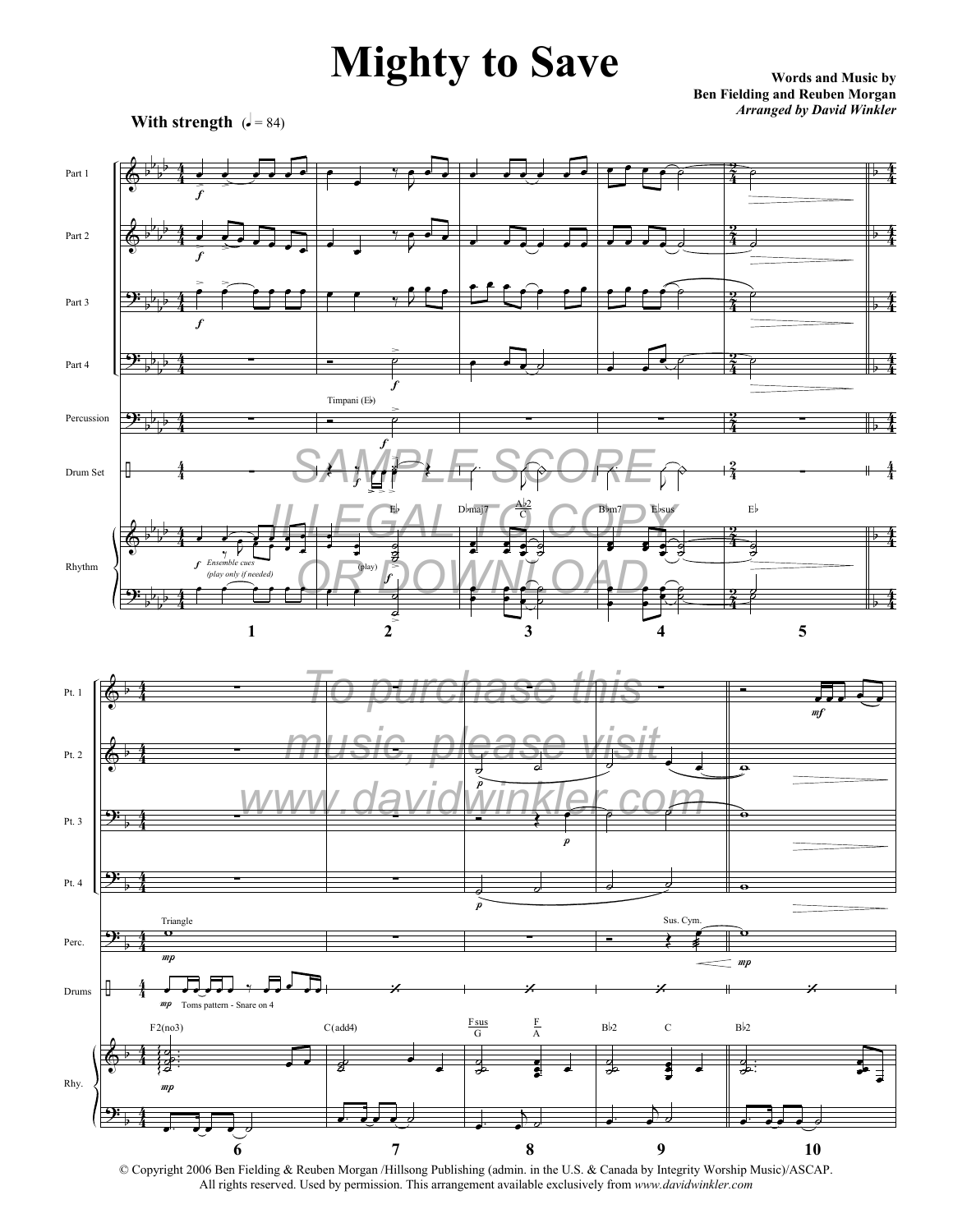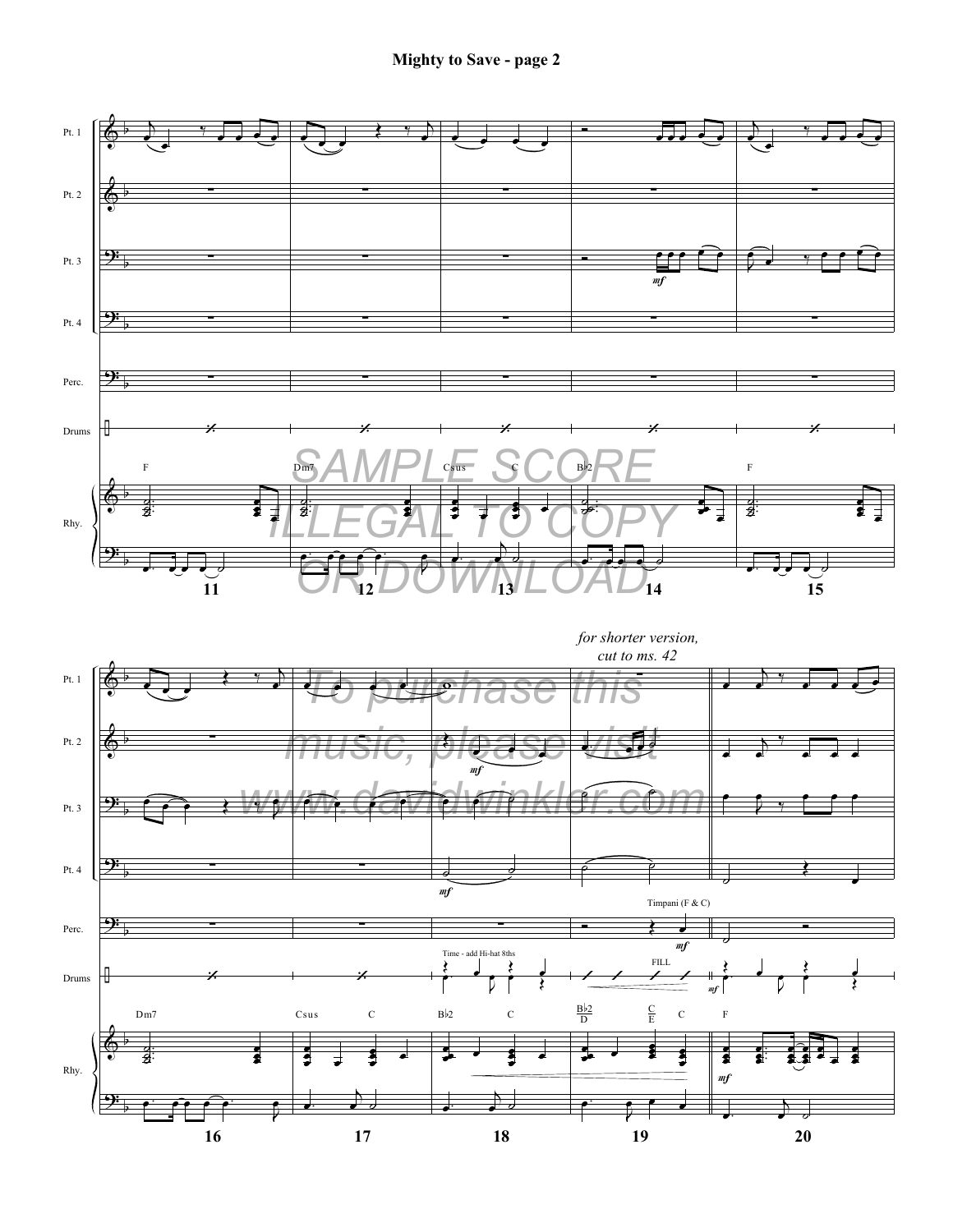**Mighty to Save - page 3**



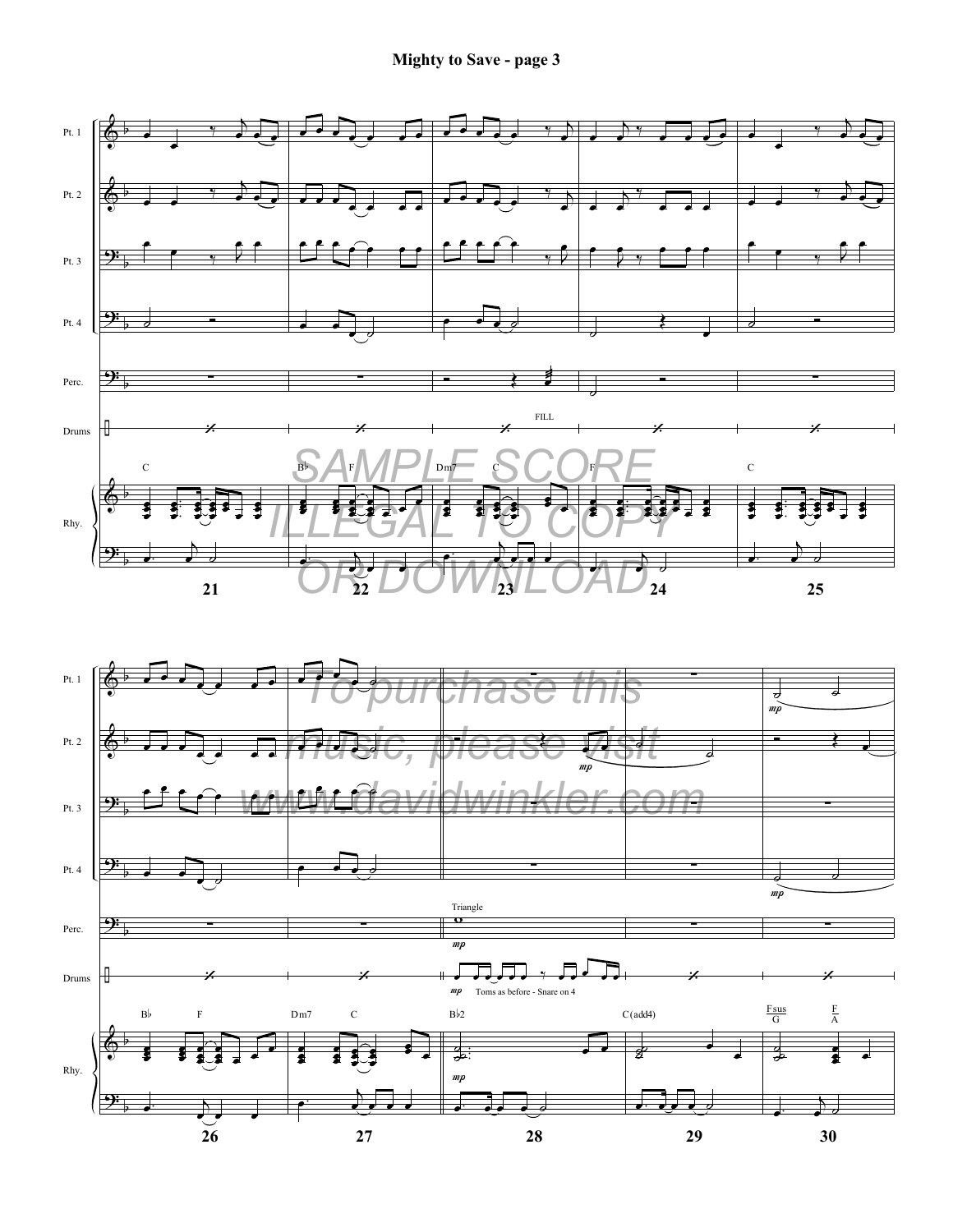

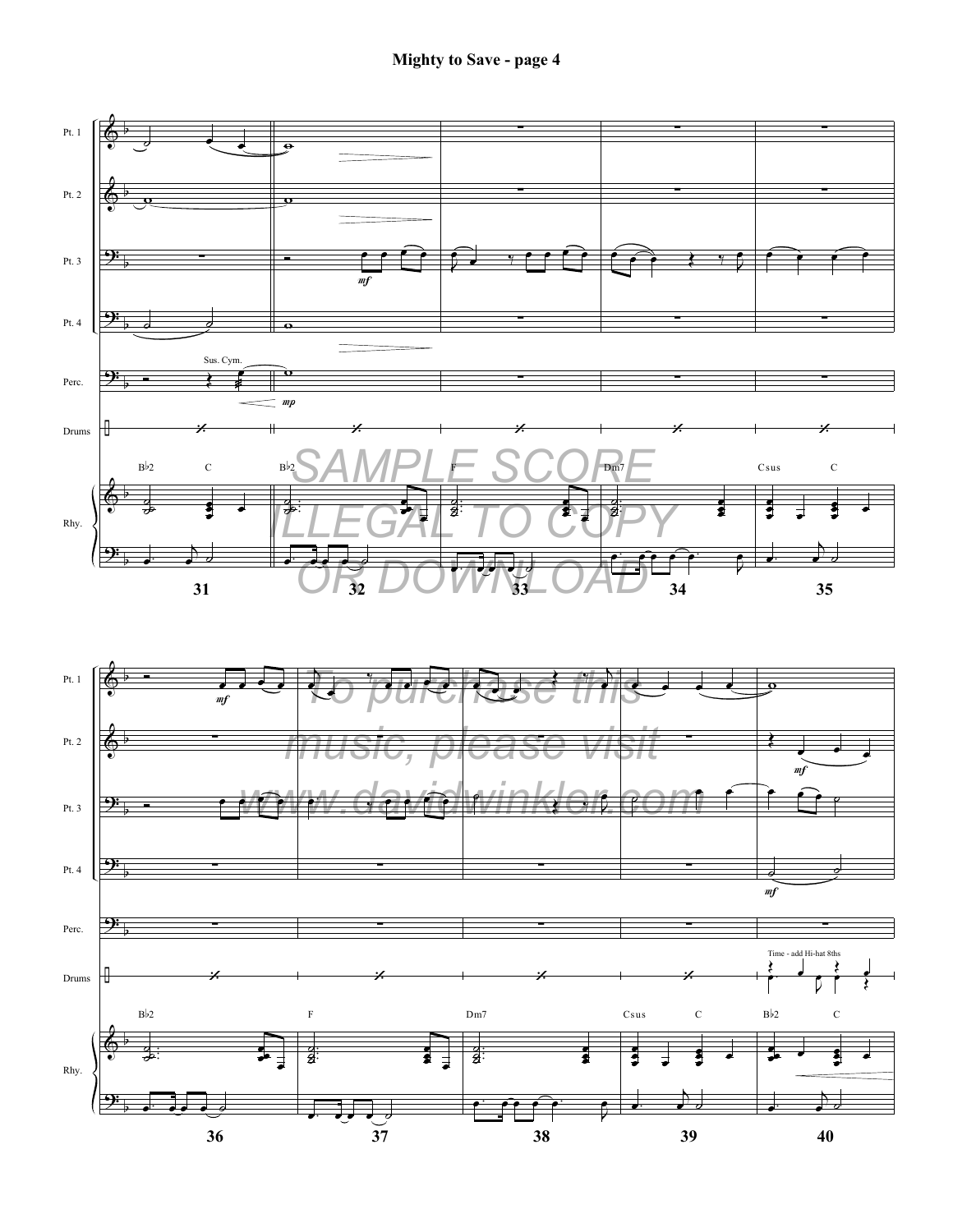

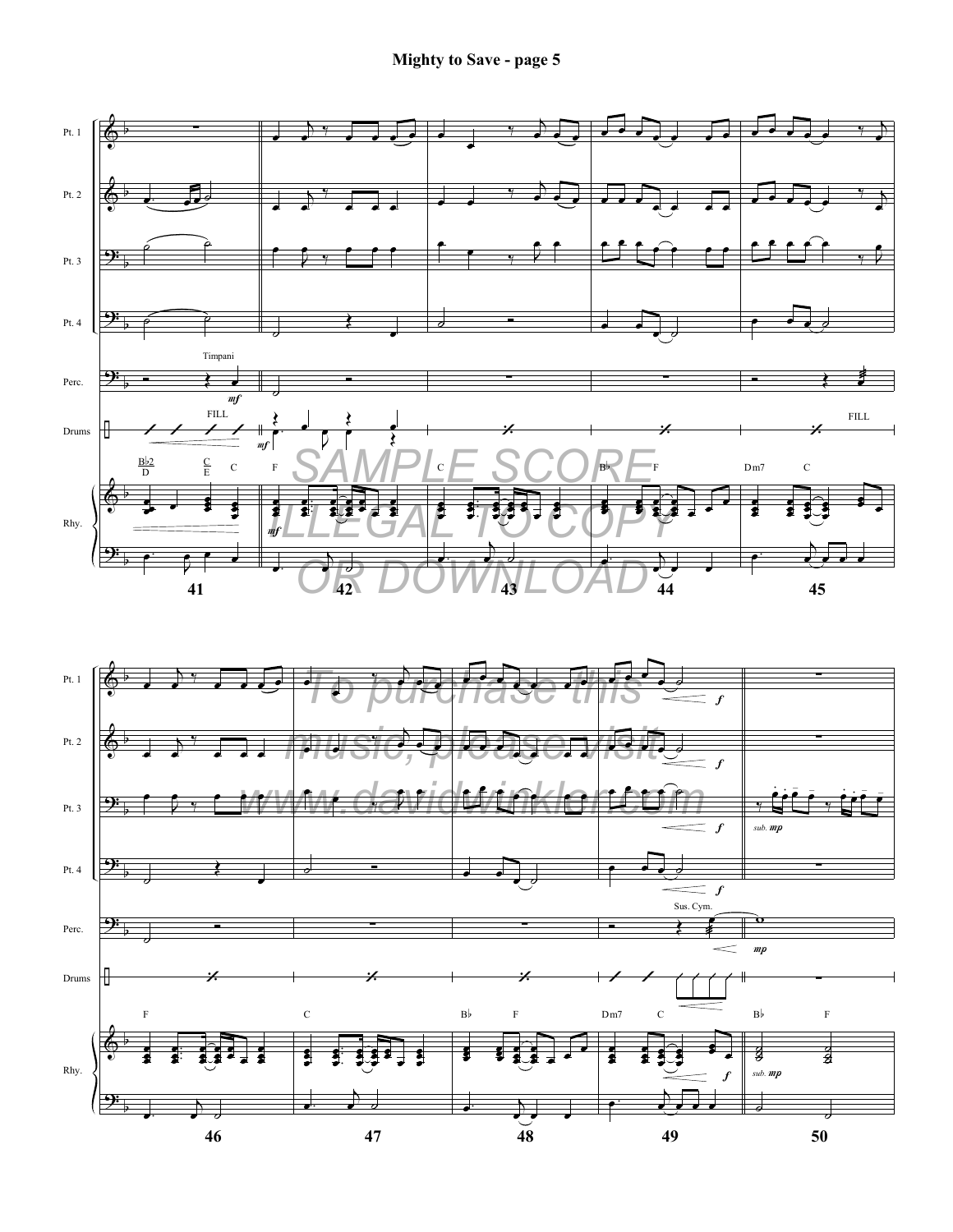

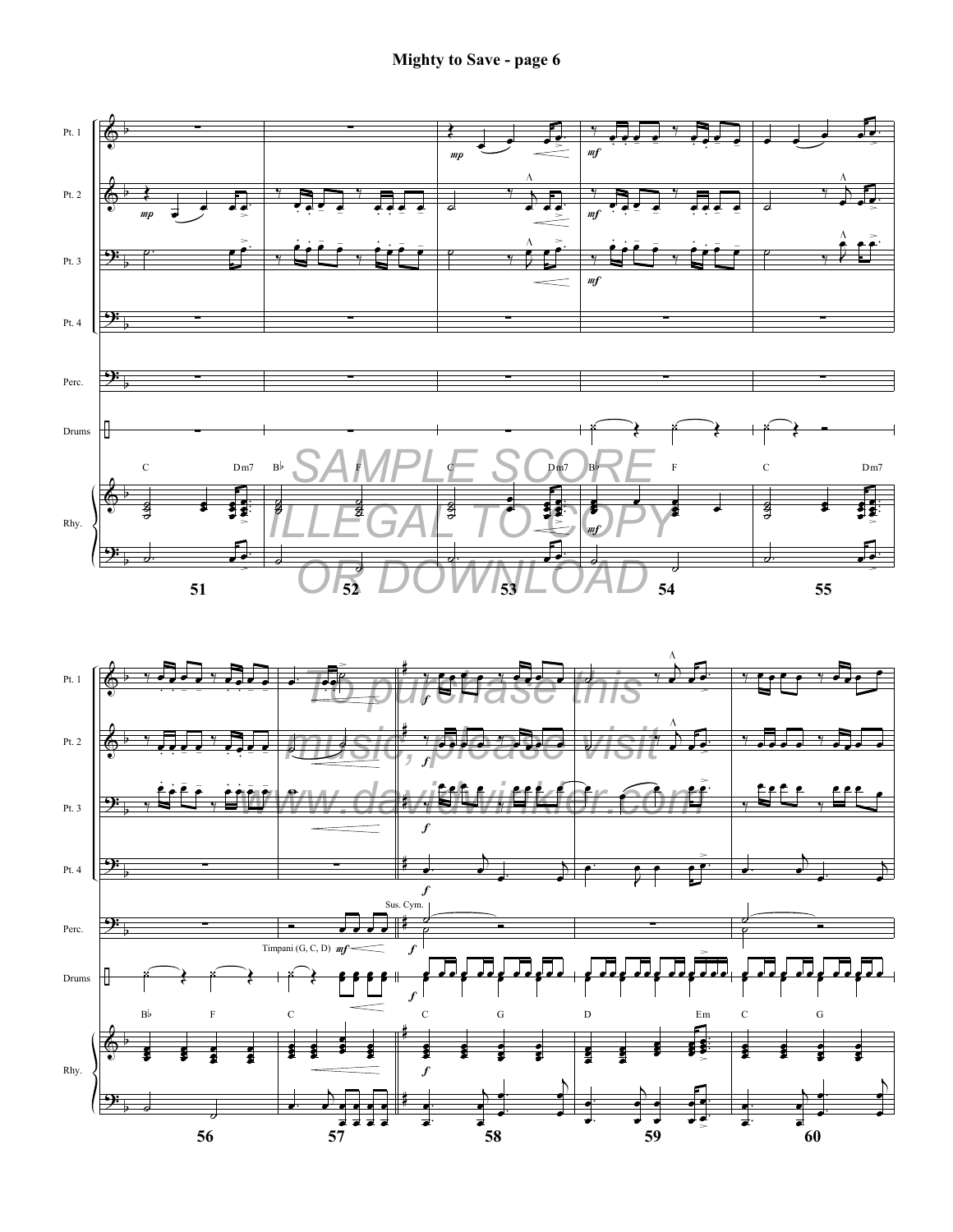